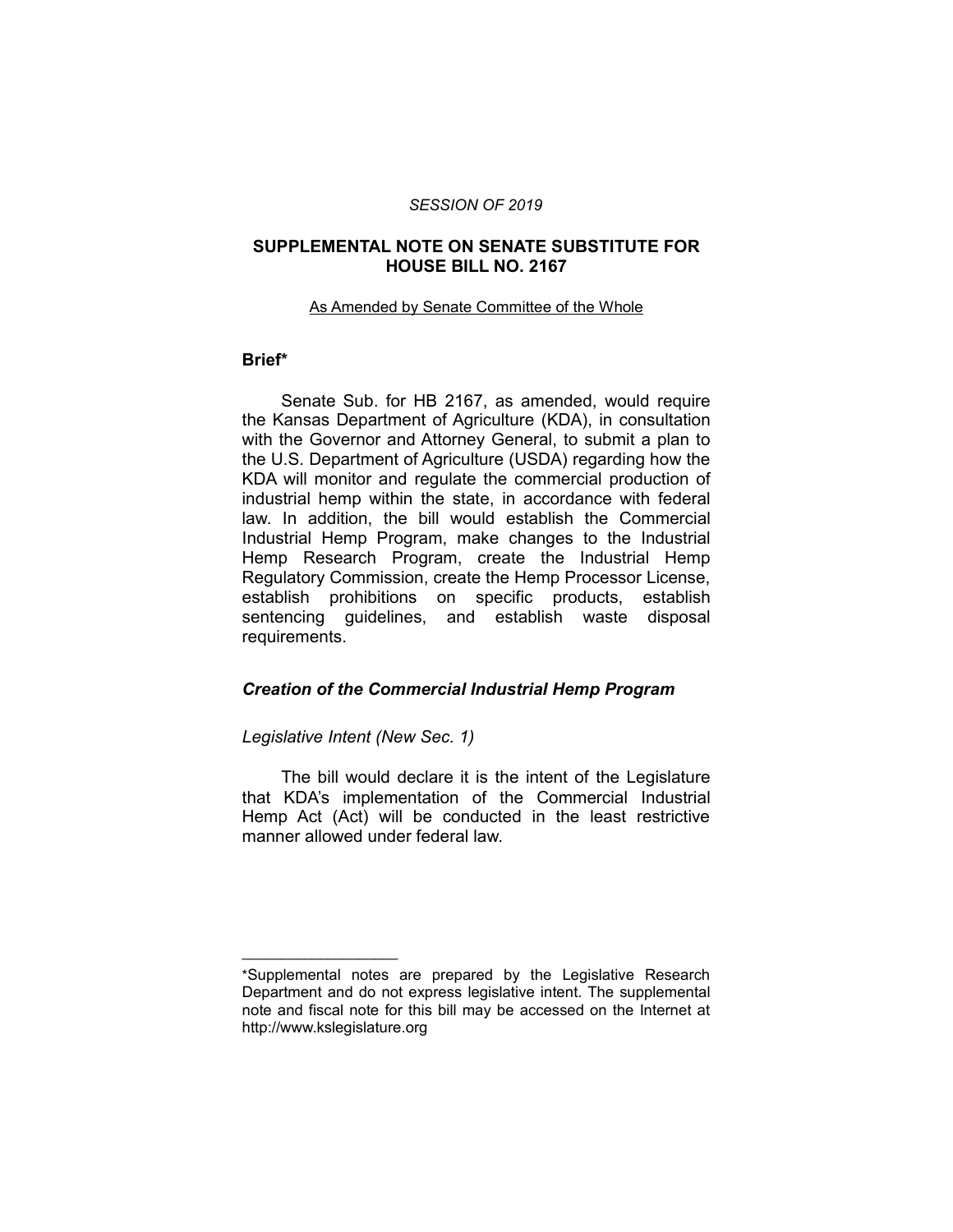### *Commercial Plan Requirements (New Sec. 2(a)-(b))*

The bill would require the KDA, in consultation with the Attorney General and the Governor, to submit a plan to the USDA under which the KDA would monitor and regulate the commercial production of industrial hemp within Kansas in accordance with federal law and any adopted rules and regulations. The plan would be required to include the following:

- A procedure to maintain relevant information regarding land on which industrial hemp is produced, including a legal description of the land, for a period of no less than three calendar years;
- A procedure for testing the delta-9 tetrahydrocannabinol (THC) concentration levels of industrial hemp produced by using postdecarboxylation or other similarly reliable methods;
- A procedure for the effective disposal of industrial hemp and hemp products found to be in violation of the Act;
- Any licensing requirements or other rules and regulations the KDA deems necessary for the proper monitoring and regulation of industrial hemp cultivation and production for commercial purposes, including, but not limited to, license fees, license renewals, and other necessary expenses to defray the cost of implementing and operating the plan on an ongoing basis;
- A procedure for creating documentation that all persons in possession of industrial hemp before being processed may use to prove to law enforcement officers the industrial hemp was lawfully grown under this section of the bill;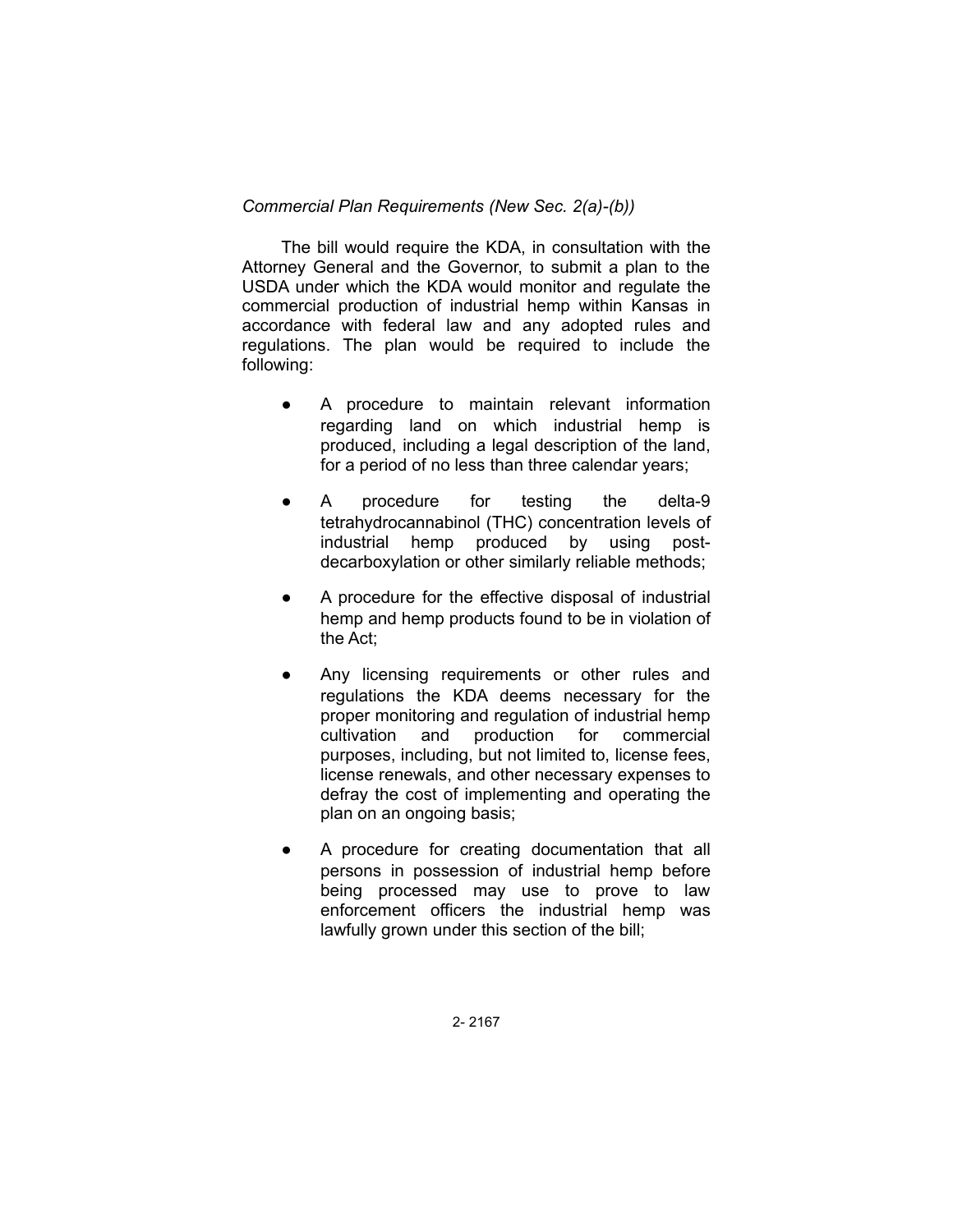- A procedure for conducting annual inspections of, at a minimum, a random sample of hemp producers to verify hemp is not produced in violation of the Act; and
- Any other necessary procedures to meet federal requirements.

### *Violations (New Sec. 2(c))*

The bill would state a hemp producer who negligently violates the provisions of the bill or any adopted rules and regulations relating to the production of hemp for commercial purposes under an approved commercial plan would not be subject to any state or local criminal enforcement action, but would be required to comply with the following corrective actions, as applicable:

- Establish a reasonable date by which the hemp producer must correct the negligent violation; and
- Require the hemp producer to periodically report to the KDA on compliance with the production laws and rules and regulations for a period of not less than the next two calendar years.

A hemp producer who negligently violates the provisions of the bill or any adopted rules and regulations three times in a five-year period would be ineligible to produce industrial hemp for a period of five years from the date of the third violation.

The bill would require the KDA to immediately report any violation by a hemp producer with a greater culpable mental state than negligence to the Attorney General; the producer could be subject to criminal enforcement.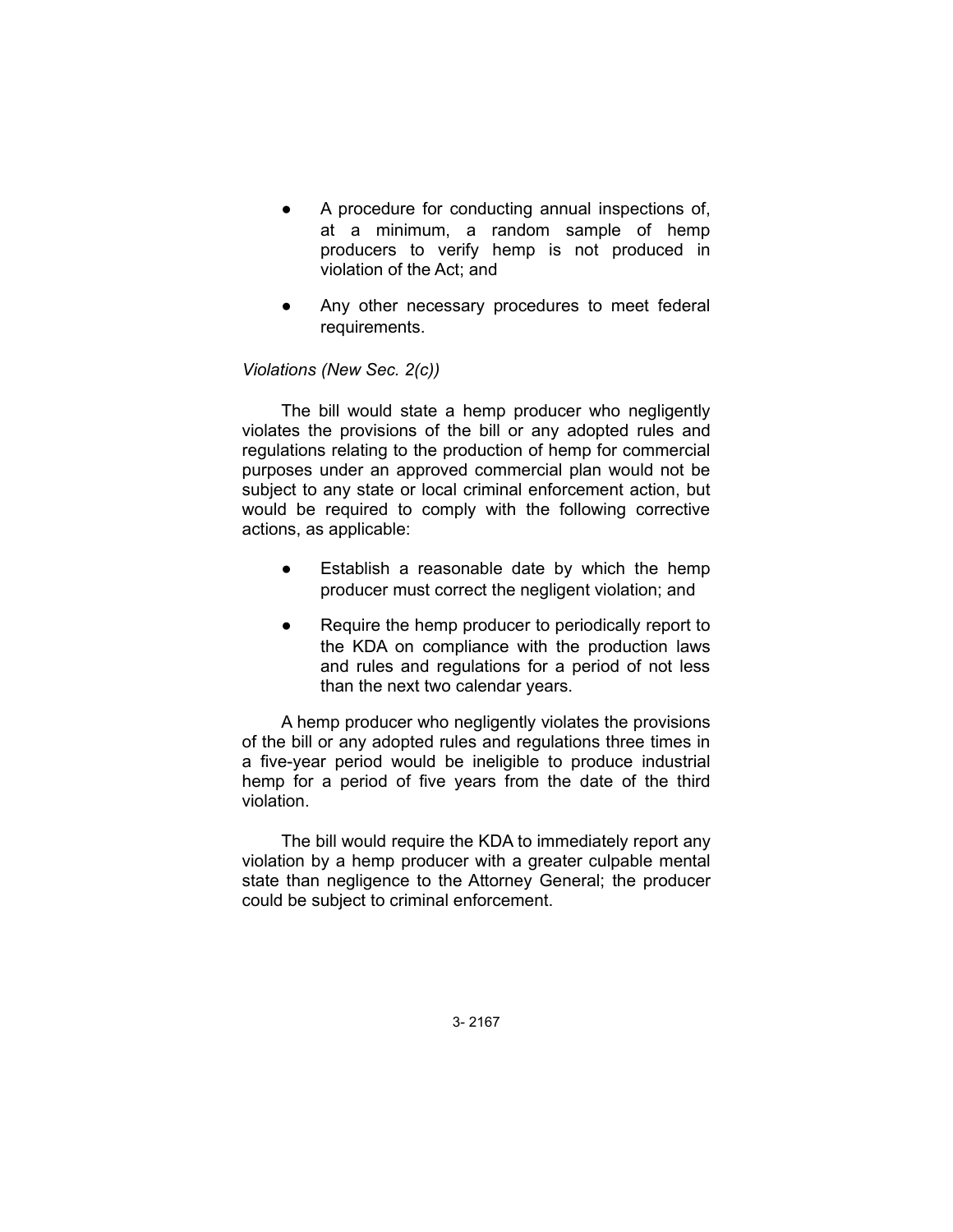## *Ineligibility (New Sec. 2(d))*

Under the bill, an individual would not be eligible to produce industrial hemp if the individual has submitted any materially false information in any application to become a licensed hemp producer.

### *Fingerprinting Requirements and Background Checks (New Sec. 2(e))*

The bill would mandate the KDA to require, as a qualification for initial or continuing licensing, all individuals seeking a license or renewal as a hemp producer be fingerprinted and submit to a state and national criminal history background check. The KDA would be authorized to submit the fingerprints to the Kansas Bureau of Investigation (KBI) and Federal Bureau of Investigation (FBI) for the background checks.

The KDA would be allowed to use the information obtained from fingerprinting and background checks for verifying the identification of the individual and for making a determination of the qualifications for initial or continuing licensing as a hemp producer. Disclosure or use of any information received by the KDA for any purpose other than provided for in the Act would be a class A misdemeanor and would constitute grounds for removal from office or termination of employment.

The bill would disqualify an individual who has been convicted of a controlled substances felony violation or a substantially similar offense in another jurisdiction within the preceding ten years from initial or continuing licensure as a hemp producer.

The KBI would be authorized to charge a reasonable fee for the background check, and the individual seeking a license or license renewal as a hemp producer would be

4- 2167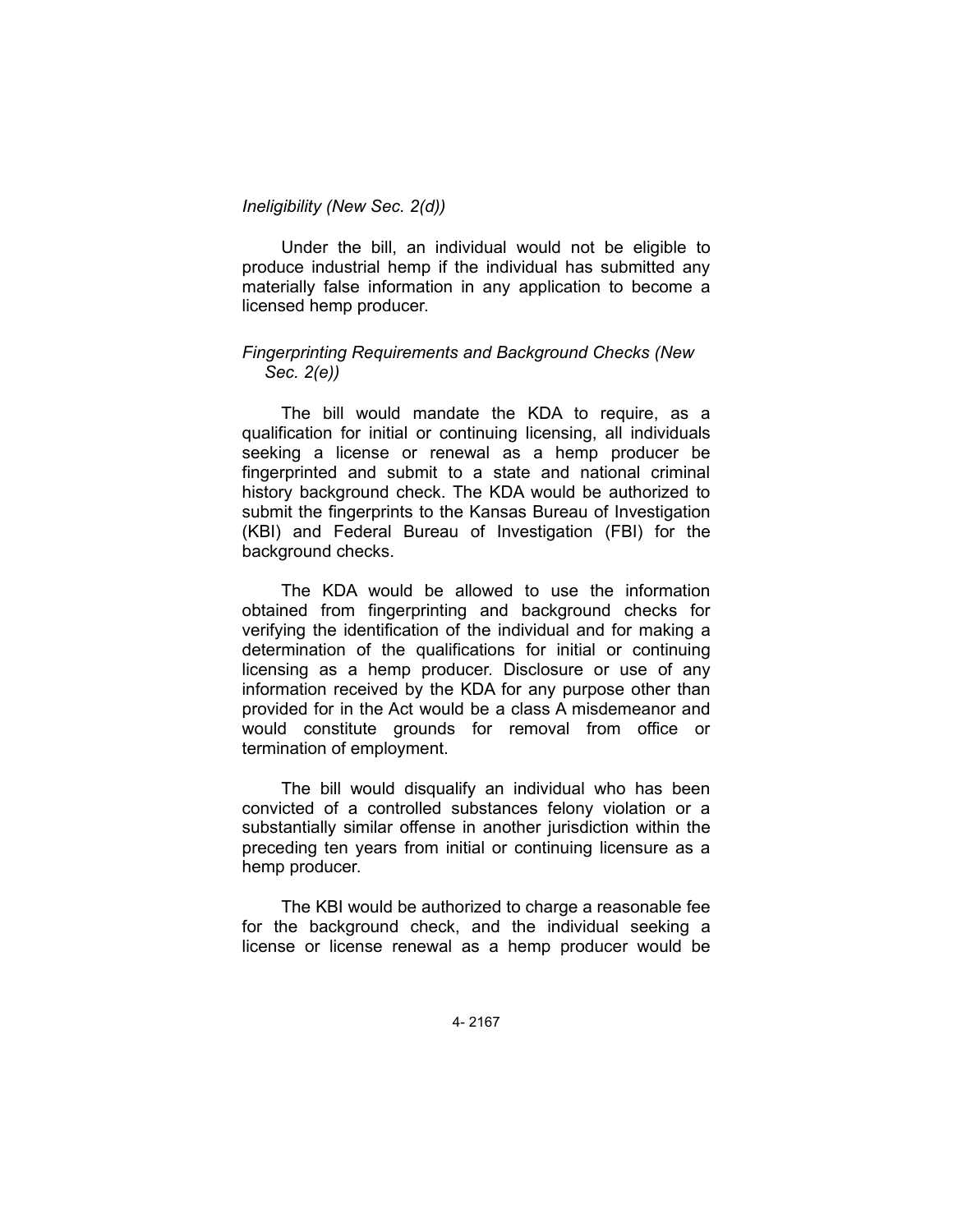required to pay the costs of fingerprinting and the state and national background checks.

#### *Rules and Regulations (New Sec. 2(f))*

The bill would require the Secretary of Agriculture to promulgate rules and regulations to implement the plan submitted to the USDA and to otherwise effectuate the production of commercial industrial hemp.

### *Fees (New Sec. 2(h)-(i))*

The bill would require any modification fee established by the KDA for any requested change to a license that was previously issued by the KDA to not exceed \$50.

The bill also would change the name of the Alternative Crop Research Act Licensing Fee Fund to the Commercial Industrial Hemp Fund (Hemp Fund). Any licensing or other fees collected pursuant to the bill or any adopted rules and regulations would be deposited in the Hemp Fund for all administration costs of the commercial production of industrial hemp.

## *Changes to the Existing Industrial Hemp Research Program*

#### *Accepting Applications (New Sec. 3)*

The bill would require the Secretary of Agriculture to continue accepting any applications for licensure submitted under the Industrial Hemp Research Program for the 2019 growing season from March 1, 2019, to June 1, 2019.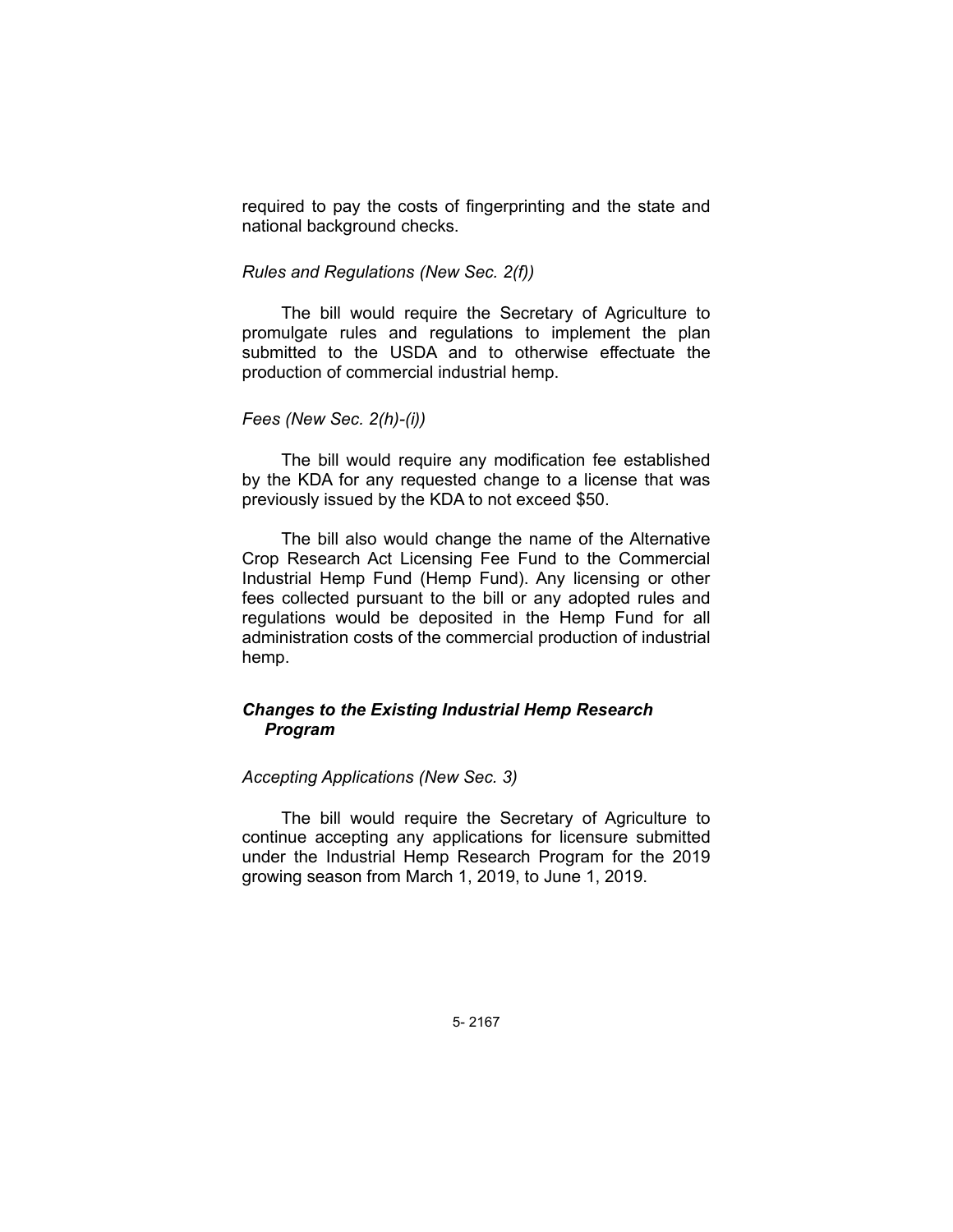### *Modification Fee (Sec. 8(c))*

The bill would require any modification fee established by the KDA for any requested change to a license previously issued by the KDA to not exceed \$50.

### *Fingerprinting and Background Checks (Sec. 8(d)-(e))*

The bill would mandate the KDA to require, as a qualification for initial or continuing licensing, all individuals seeking a license or renewal as a hemp producer be fingerprinted and submit to a state and national criminal history background check. The KDA would be authorized to submit the fingerprints to the KBI and FBI for the background checks.

The KDA would be allowed to use the information obtained from fingerprinting and the background checks for verifying the identification of the individual and for making a determination of the qualifications for initial or continuing licensing as a hemp producer. Disclosure or use of any information received by the KDA for any purpose other than provided for in the Act would be a class A misdemeanor and would constitute grounds for removal from office or termination of employment.

The bill would disqualify an individual who has been convicted of a controlled substance felony violation or a substantially similar offense in another jurisdiction within the preceding ten years from initial or continuing licensure as a hemp producer.

The KBI would be authorized to charge a reasonable fee for the background check, and the individual seeking a license or license renewal as a hemp producer would be required to pay the costs of fingerprinting and the state and national background checks.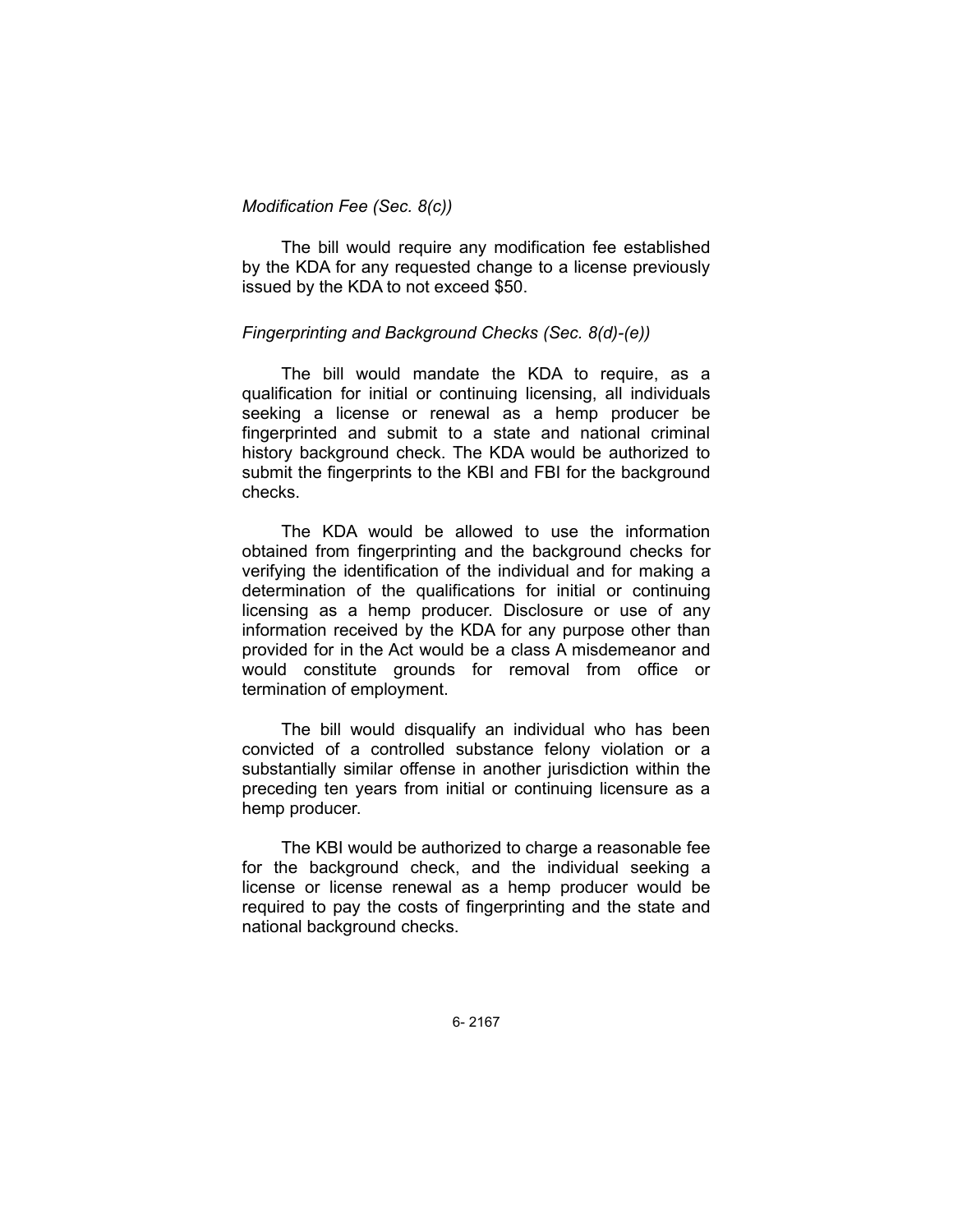### *Rules and Regulations (Sec. 8(e))*

The bill would require rules and regulations promulgated by the KDA to include, but not be limited to, a requirement that all license holders always have a current license in their possession if they are engaged in activities allowed under the provisions relating to the Industrial Hemp Research Program.

The bill would also prohibit the KDA from promulgating rules and regulations concerning the recording of license plates.

The bill would require the KDA to promulgate the rules and regulations by December 31, 2019.

#### *Discontinuing the Program (New Sec. 2(g))*

The bill would allow the KDA to discontinue the existing Industrial Hemp Research Program if one or more of the following occurs:

- The federal law authorizing states to operate an industrial hemp research program is repealed;
- The adoption of a federal plan by the USDA allowing for the cultivation and production of commercial industrial hemp is adopted; or
- Rules and regulations by the KDA establishing commercial industrial hemp production in the state are adopted.

#### *Effective Date*

These changes to the Industrial Hemp Research Program would not go into effect until on or after July 1, 2019.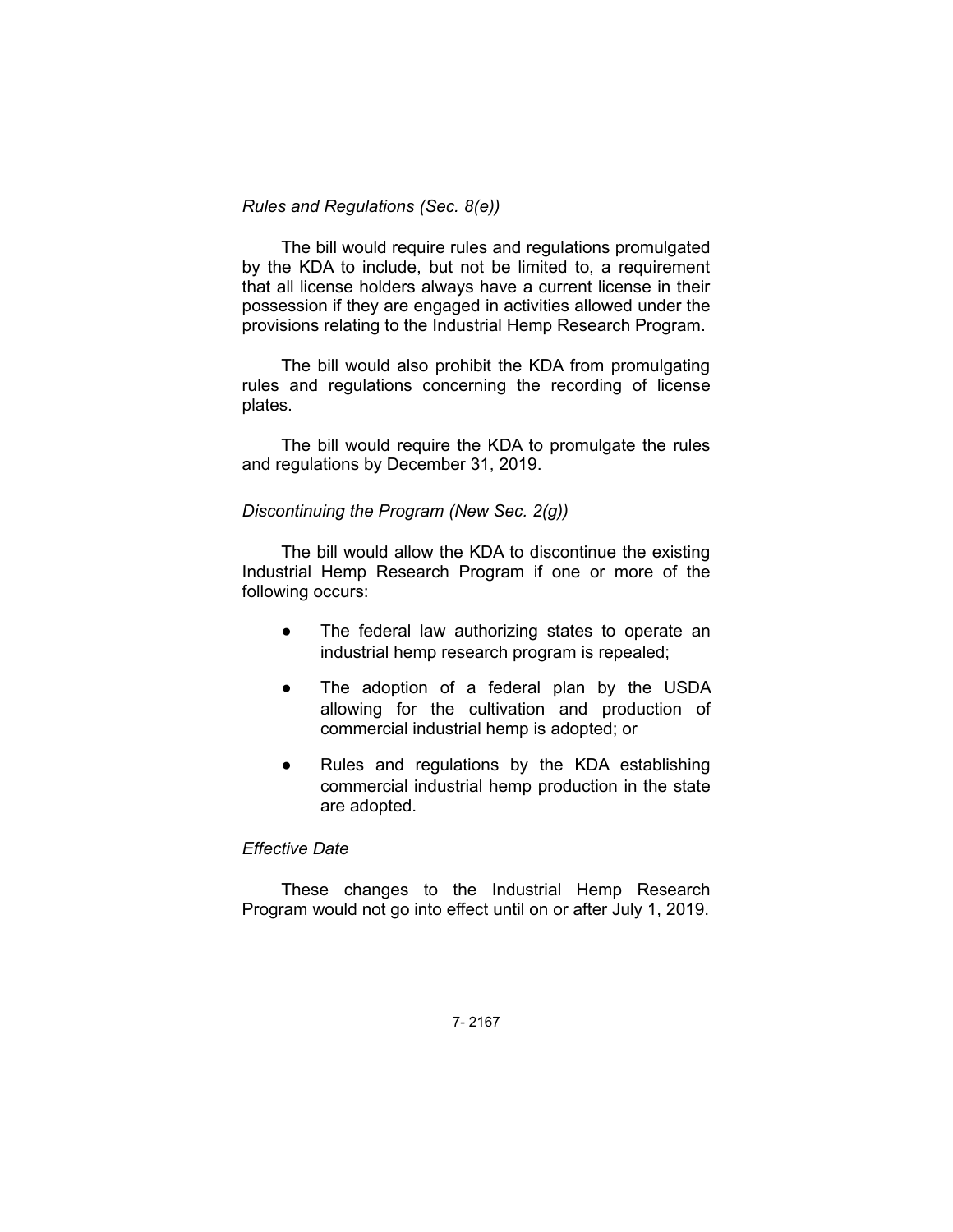# *Definitions Applicable to Both the Commercial and Research Programs (Sec. 7)*

The bill would make the following changes to definitions in the Act:

- Add the definitions of "commercial," "effective disposal," "hemp producer," "hemp processor," "person," and "authorized seed or clone plants"
- Delete the definitions of "certified seed" and "department"; and
- Amend the existing definitions of "hemp products" and "industrial hemp."

## *Crimes and Controlled Substances Exceptions (Sec. 12(aa), Sec. 13(h)(1))*

The bill would include "industrial hemp" as an exception to the definition of "marijuana" in the current definition sections of crimes involving controlled substances.

The bill would also exclude from the schedule I controlled substances list any THC in:

- Industrial hemp, as defined by the Act;
- Solid waste and hazardous waste, as defined in continuing law, that is the result of the cultivation, production, or processing of industrial hemp, as defined in the Act, and the waste contains a THC concentration of not more than 0.3 percent on a dry weight basis; or
- Hemp products as defined in the Act, unless otherwise considered unlawful.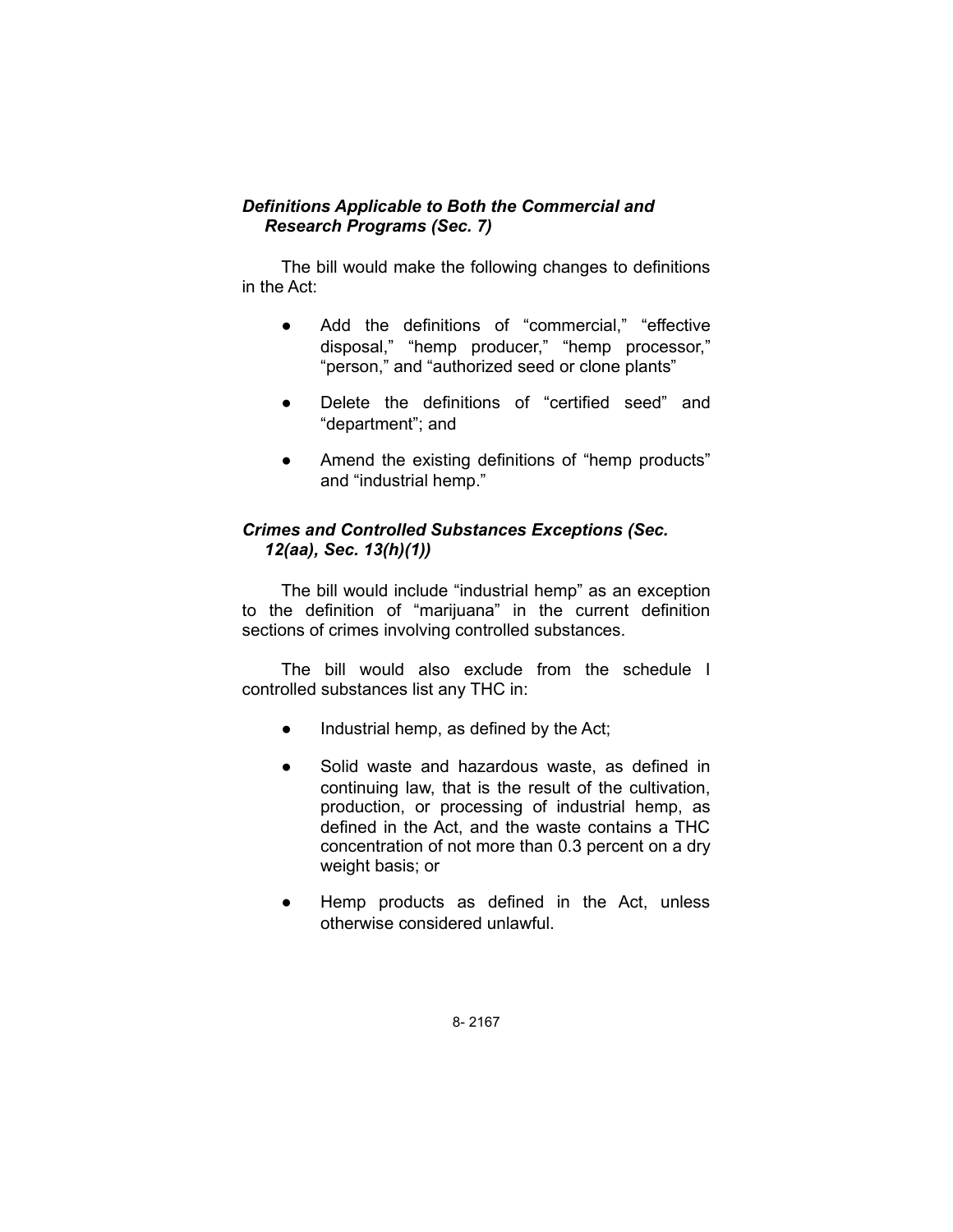#### *Industrial Hemp Regulatory Commission*

The bill would create the Industrial Hemp Regulatory Commission (Commission) within the Kansas Department of Revenue (KDOR).

### *Administration (New Sec. 4(a))*

The Commission would be administered by the Director of the Commission (Director), who would be appointed by and serve at the pleasure of the Secretary of Revenue. The Director would be in the unclassified service and would receive an annual salary fixed by the Secretary of Revenue and approved by the Governor. The Director would be responsible for all powers, duties, and functions assigned to KDOR under the Act.

In addition, the bill would require the Commission to adopt rules and regulations as necessary to implement and administer the provisions of the Act relating to the licensing and regulation of hemp processor. The bill would allow the Commission to advise and consult with the Kansas Department of Health and Environment (KDHE) and KDA on the rules and regulations.

The bill would apply the provisions of this section and rules and regulations promulgated by the Commission to any individual licensed by the KDA to process, manufacture, or distribute industrial hemp under the Industrial Hemp Research Program, except the individual would not be subject to license application or renewal fees established by the Commission.

### *Electronic Database (New Sec. 4(b))*

The bill would require the Commission to establish an electronic database to store information regarding each license issued to a hemp processor; each individual working as an employee, agent, or unpaid worker of a hemp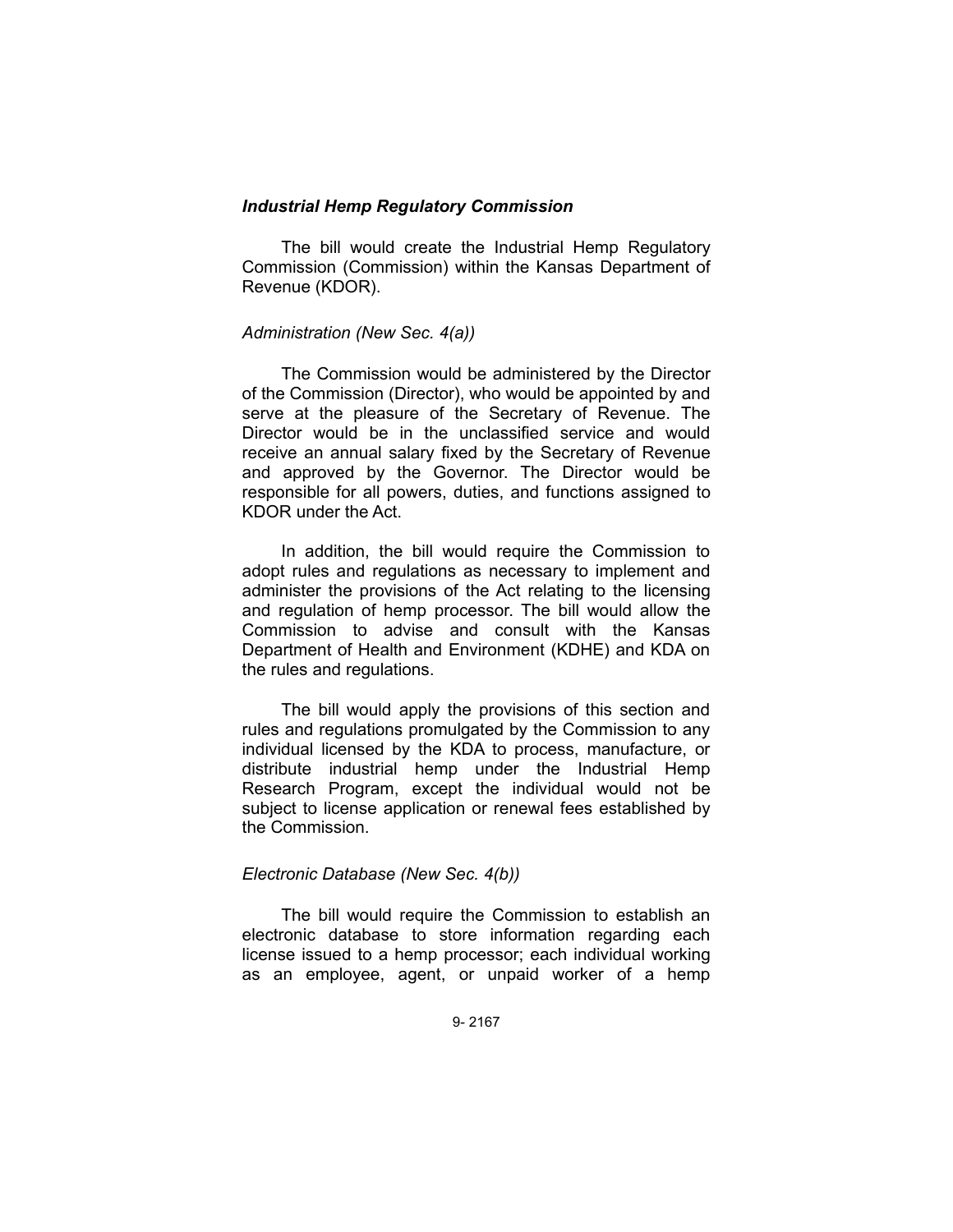processor; and other information deemed necessary or appropriate by the Director. In addition, information in the database would be shared with law enforcement in a manner prescribed by the KBI for the purpose of verifying the validity of any identification card or license issued or the location of any operations authorized by the Act.

### *Hemp Processor License*

#### *Hemp Processor Application Requirements (New Sec. 4(c))*

The bill would allow a person to apply to the Commission for initial or renewed licensure as a hemp processor in a manner prescribed by the Commission and accompanied by a fee not to exceed \$5,000. An applicant would be required to submit information and documentation for the licensure, as specified in the bill. Under the bill, the hemp processor license would authorize the licensee to process industrial hemp into hemp products and to perform other acts deemed necessary and incidental to by the Commission, as established in rules and regulations adopted by the Commission. (New Sec. 4(c)(1))

The bill would prohibit a person not in current compliance with any Kansas tax law administered by the Director of Taxation, KDOR; tax, fee, or payment administered by the Department of Labor; or any charge administered by any other state agency, from having an ownership interest in a hemp processor. (New Sec. 4(c)(2))

An applicant would be required to provide information and documentation on an application for licensure as a hemp processor, as specified in the bill. (New Sec. 4(c)(3))

Within 60 calendar days of receiving any hemp processor application, the Commission would be required to issue a decision to grant or deny licensure to the applicant. If the Commission denies licensure to a hemp processor, the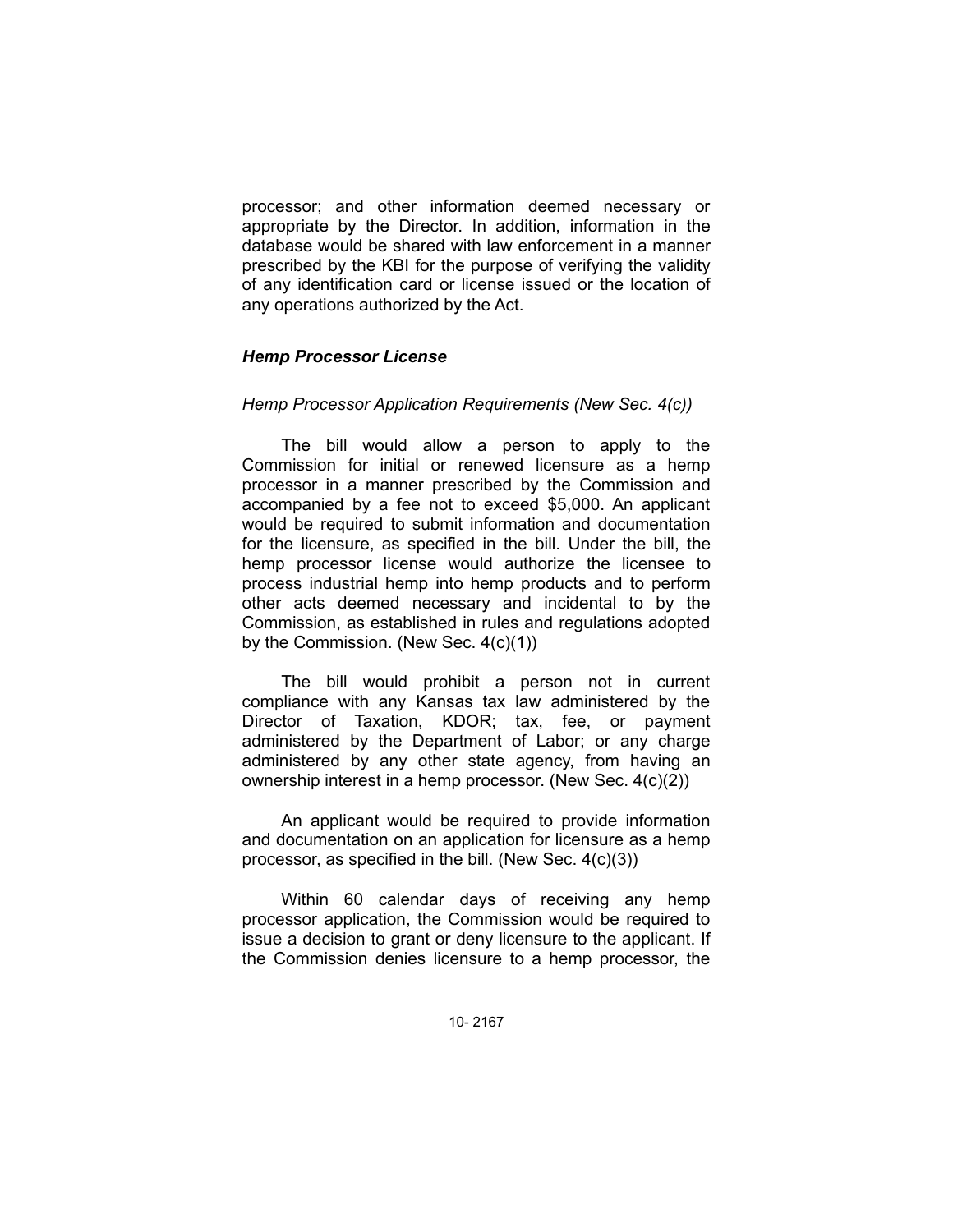bill would require the Commission to refund half of the applicant's application or renewal fee. (New Sec. 4(c)(5)-(6))

## *Hemp Processor License (New Sec. 4(c))*

Under the bill, a hemp processor license would be effective for a two-year period. If the Commission grants licensure, the Commission would require the applicant or licensee to:

- Pay a licensure fee not exceeding \$5,000; and
- Provide satisfactory evidence the hemp processor has obtained a surety bond in an amount required by the Commission based on the size and actual and projected yield of the hemp processor operations, the number of facilities operated by the hemp processor, and other factors established by the Commission through rules and regulations.

The Commission would be required to remit all moneys from any fees to the State Treasurer, who would deposit the amount into the State Treasury to the credit of the Commercial Industrial Hemp Processor Fund (Processor Fund). (New Sec. 4(c)(7))

### *Documentation (New Sec. 4(c)(8))*

The bill would mandate the Commission to require all individuals working as employees, agents, or unpaid workers of a hemp processor to have documentation in their possession at all times they are engaged in the processing, manufacturing, or distribution of industrial hemp or hemp products that would prove to any law enforcement officer the individual is authorized to engage in such activities.

The bill would require all actions by the Commission be in accordance with the Kansas Administrative Procedure Act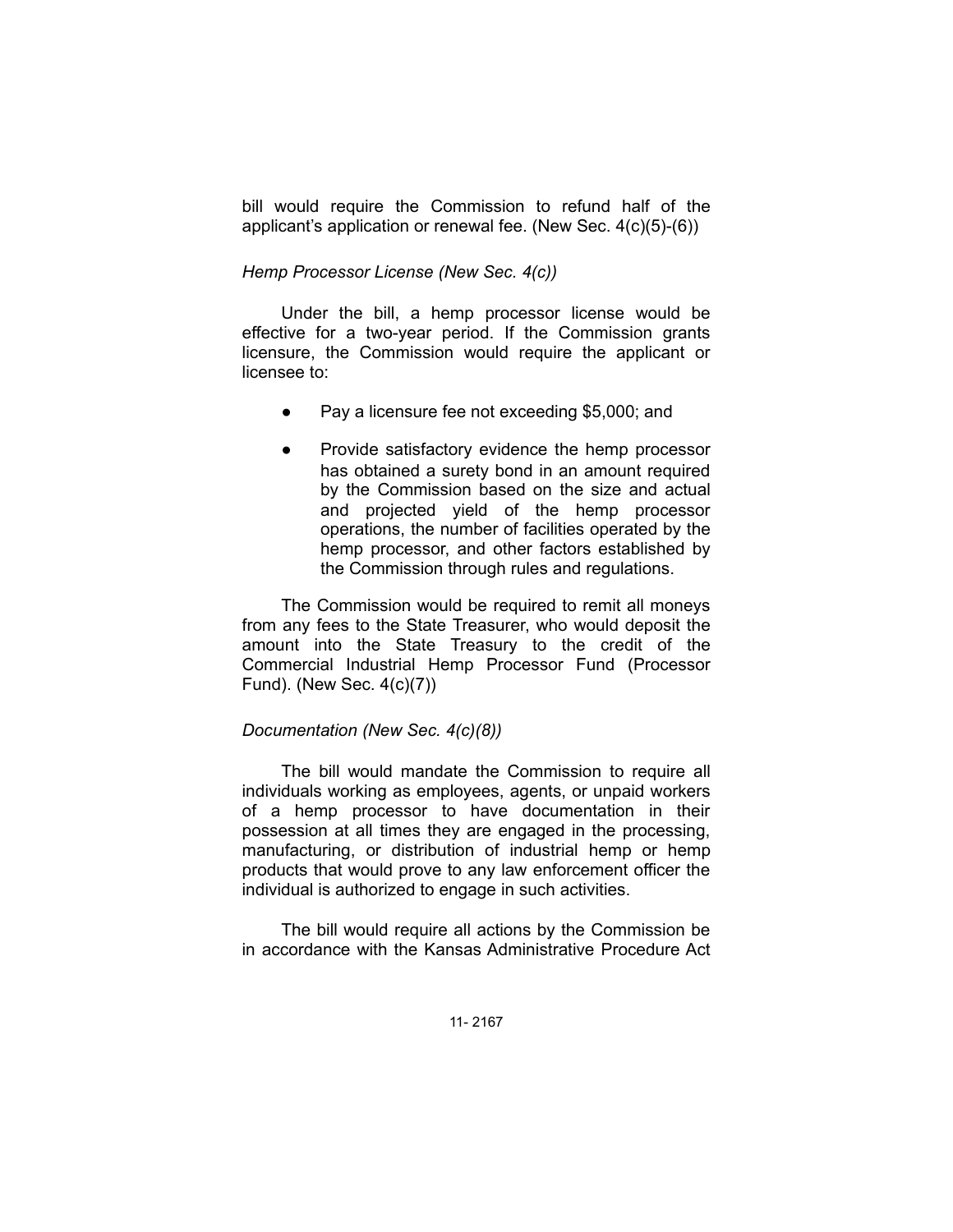and reviewable in accordance with the Kansas Judicial Review Act.

### *Violations (New Sec. 4(d))*

The bill would make it unlawful for a person to process, manufacture, or distribute industrial hemp or hemp products in violation of this section. The bill would state:

- Upon first conviction for violation of the section, a person would be guilty of a class A nonperson misdemeanor and sentenced to not more than one year confinement and fined between \$1,000 to \$2,500;
- Upon second conviction, a person would be guilty of a severity level 9, nonperson felony and fined a sum between \$10,000 to \$100,000 and sentenced according to continuing law; and
- Upon third or subsequent conviction, a person would be guilty of a severity level 9, nonperson felony and fined between \$50,000 to \$100,000 and sentenced according to continuing law.

The penalties provided would be cumulative to the remedies or penalties, including all civil penalties, under all other Kansas laws.

### *Commercial Industrial Hemp Processor Fund (New Sec. 4(e))*

The bill would create the Commercial Industrial Hemp Processor Fund, which would be administered by the Commission. All expenditures from the Processor Fund would be used for costs related to hemp processor regulation.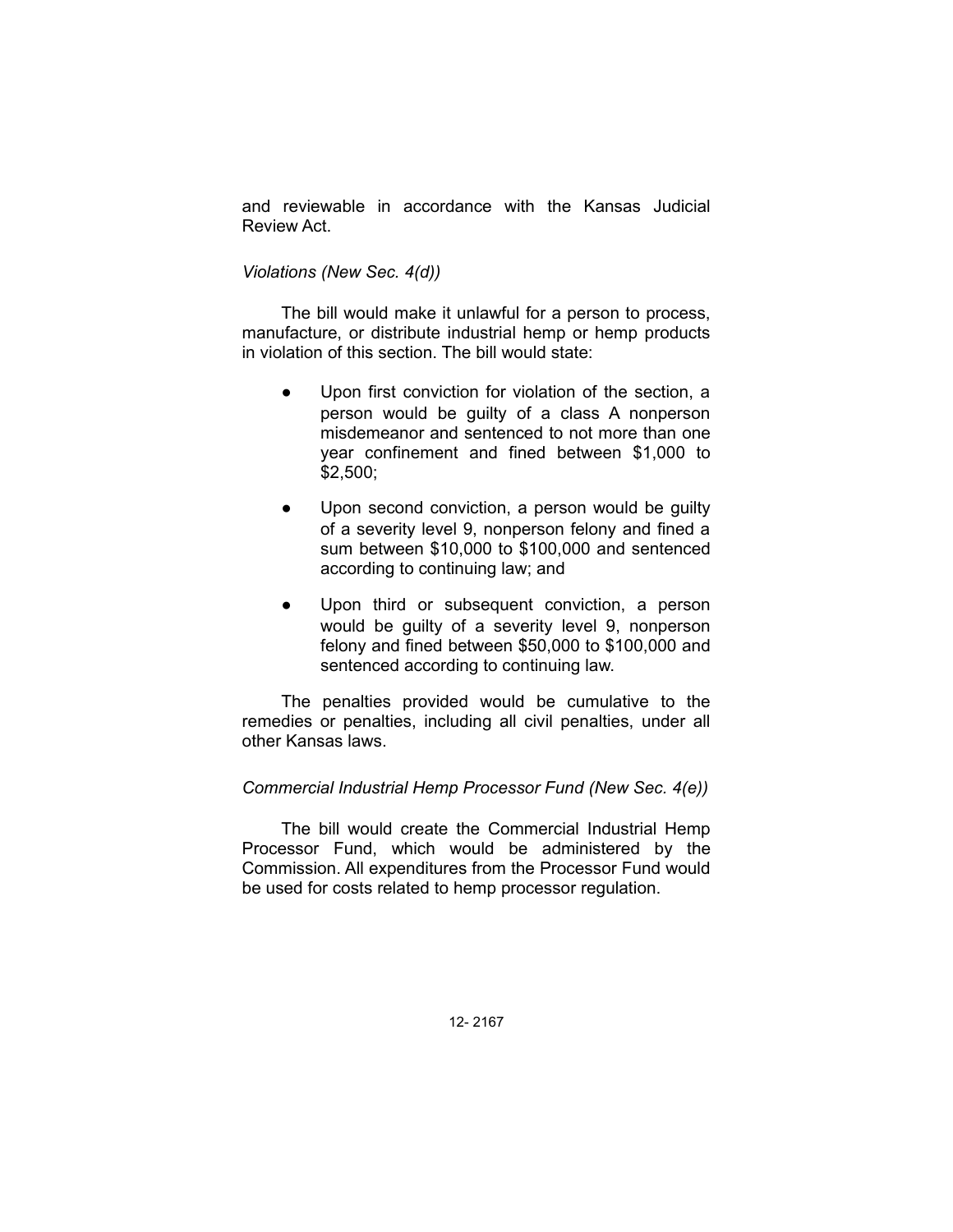# *Prohibition on Products and Sentencing Guidelines*

## *Prohibition on Products (New Sec. 5(a)-(b),(d))*

The bill would prohibit the manufacture, marketing, selling, or distribution of the following hemp products:

- Cigarettes containing industrial hemp;
- Cigars containing industrial hemp;
- Chew, dip, or other smokeless material containing industrial hemp;
- Teas containing industrial hemp;
- Liquids, solids, or gases containing industrial hemp for use in vaporizing devices; and
- Any hemp product intended for human or animal consumption, as defined by in the bill, containing any ingredient derived from industrial hemp, unless it is generally recognized as safe by the U.S. Food and Drug Administration under the federal Drug and Cosmetic Act.

For the purpose of this subsection, the bill would define the terms "human or animal consumption" and "intended for human or animal consumption."

In addition, the bill would prohibit the marketing, selling, or distribution of industrial hemp buds, ground industrial hemp floral material, or ground industrial hemp leaf material to any person in Kansas who is not operating under a hemp processor license or does not possess a license by the KDA under a commercial plan.

The bill would clarify this section would not prohibit a state educational institution or affiliated entity from using any hemp product for research purposes or the production, use,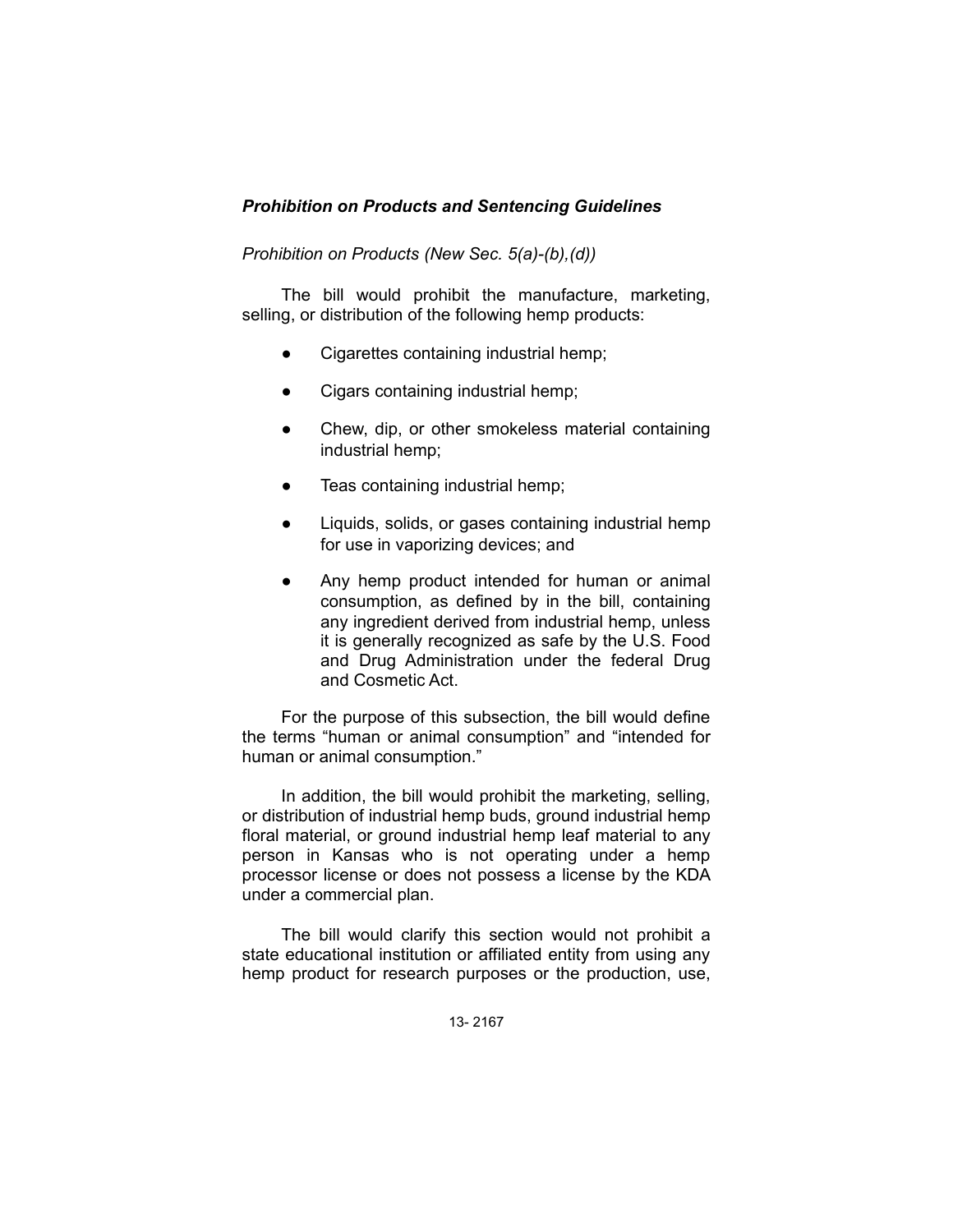or sale of any hemp product otherwise authorized by Kansas or federal law.

## *Sentencing Guidelines (New Sec. 5(c))*

The bill would state:

- Upon first conviction for violation of the section, a person would be guilty of a class A nonperson misdemeanor and sentenced to not more than one year confinement and fined between \$1,000 to \$2,500;
- Upon second conviction, a person would be guilty of a severity level 9, nonperson felony and fined a sum between \$10,000 to \$100,000 and sentenced according to continuing law; and
- Upon third or subsequent conviction, a person would be guilty of a severity level 9, nonperson felony and fined between \$50,000 to \$100,000 and sentenced according to continuing law.

The penalties provided would be cumulative to the remedies or penalties, including all civil penalties, under all other Kansas laws.

### *Waste (New Sec. 6)*

The bill would require all solid and hazardous waste that results from cultivation, production, or processing of industrial hemp under the Act to be managed in accordance with all applicable solid and hazardous waste laws and regulations.

If the waste can be used in the same manner as, or has the appearance of, a controlled substance, the bill would require the waste to be rendered unusable and unrecognizable before being transported or disposed. This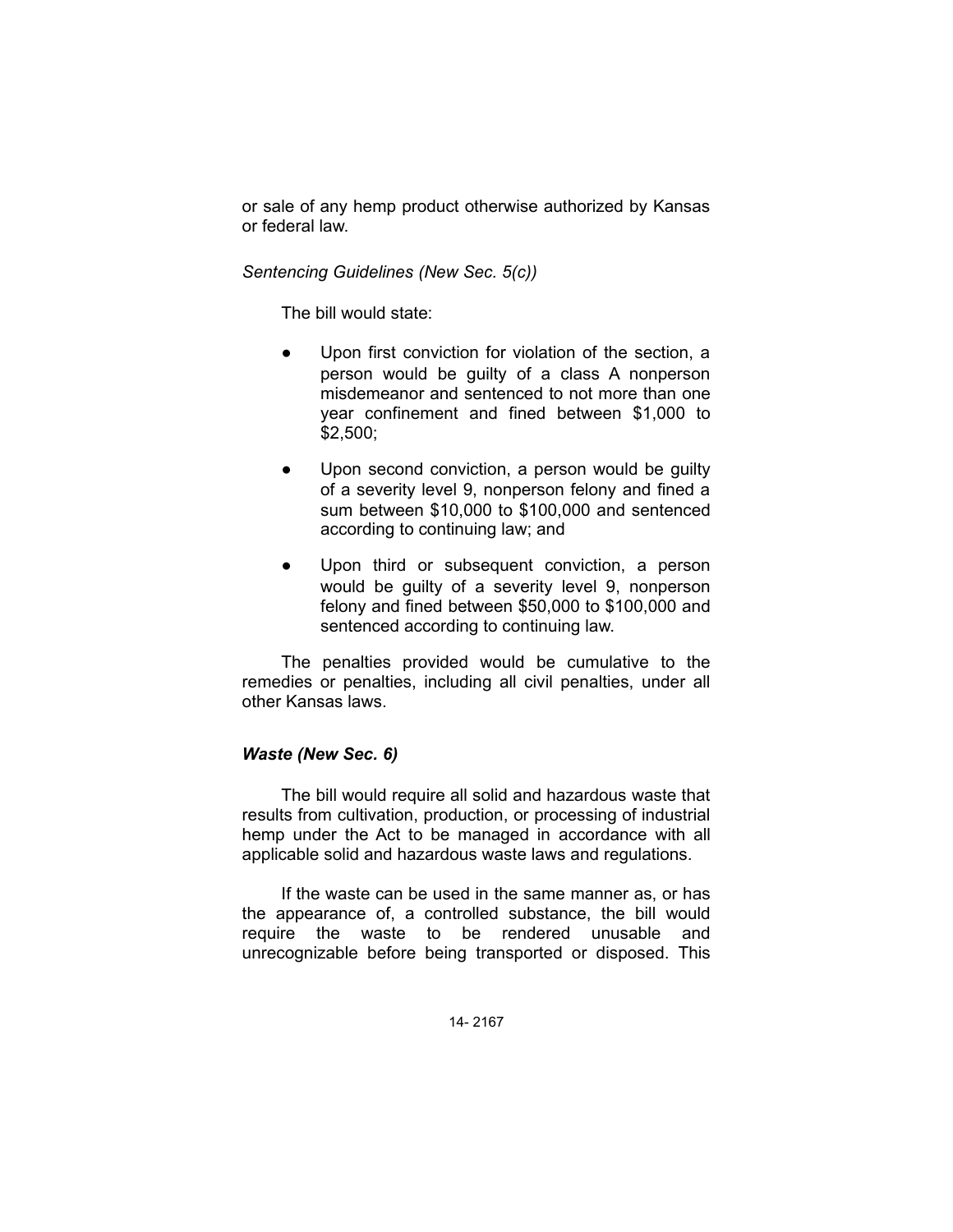requirement would not apply to waste managed as a hazardous waste and sent to a hazardous waste facility.

The bill would also define the term "usable and unrecognizable" with regard to waste derived from the cultivation, production, or processing of industrial hemp under the Act.

## *Technical Corrections*

The bill would make numerous technical corrections.

#### *Effective Date*

The bill would be in effect upon publication in the *Kansas Register.*

#### **Background**

Senate Sub. for HB 2167 includes provisions of SB 233, relating to industrial hemp. The backgrounds of both bills are described below.

#### *Senate Sub. for HB 2167*

HB 2167, as introduced, would have allowed landowners or tenants possessing hunt-on-your-own-land big game permits for antlered and antlerless white-tailed deer to sell such permits to nonresidents in accordance with a transfer system to be established by the Secretary of Wildlife, Parks and Tourism. [*Note:* The substitute bill, as recommended by the Senate Committee on Agriculture and Natural Resources, does not contain the deer permit transfer provisions.]

On March 19, 2019, the Senate Committee on Agriculture and Natural Resources amended the bill to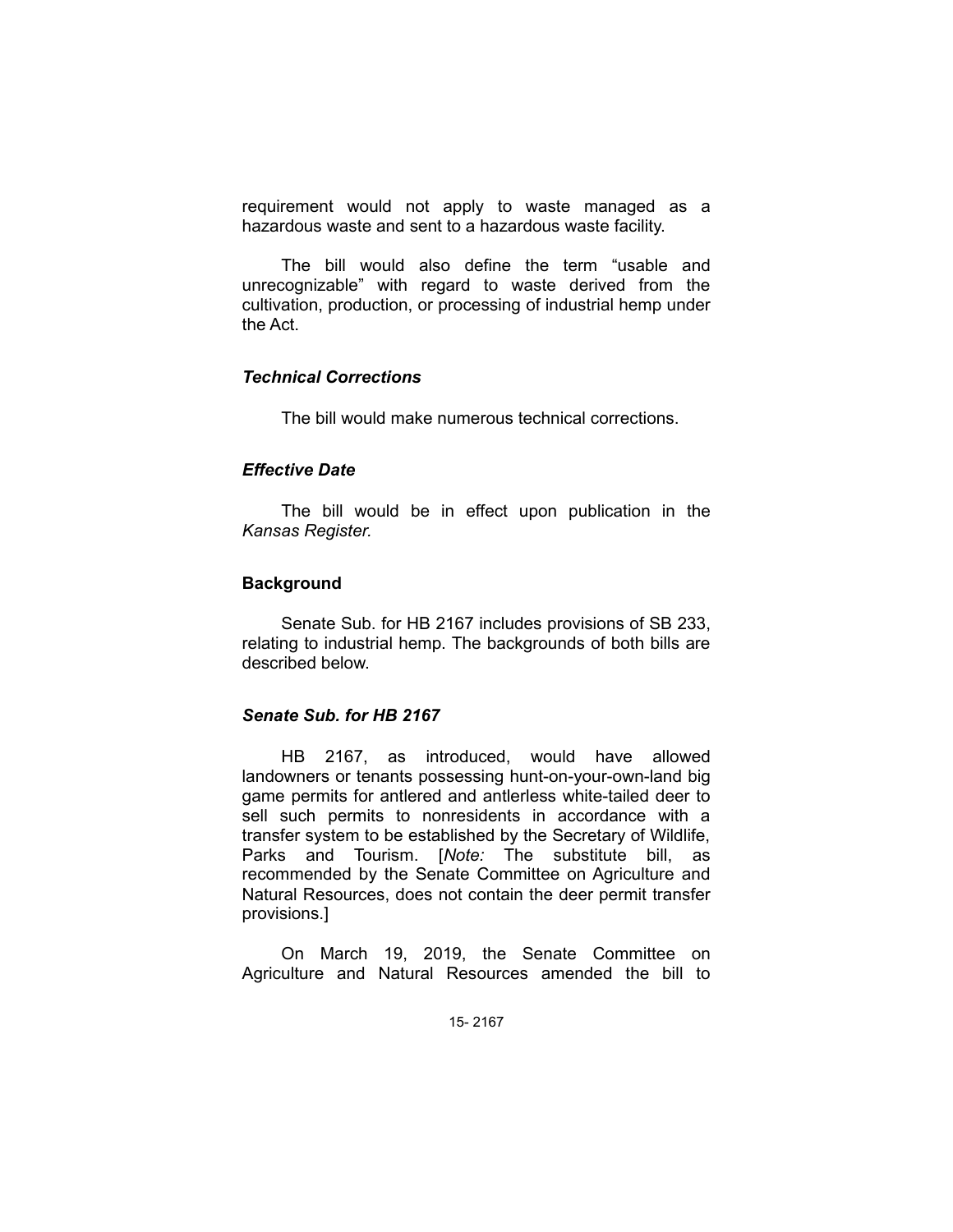include registration requirements for wildlife guides and outfitters operating in Kansas and to change the effective date to January 2, 2020. The Senate Committee then tabled the bill.

The Senate Committee removed HB 2167 from the table and amended it by removing the contents of HB 2167, relating to deer permits, and inserting the contents of SB 233, relating to industrial hemp, into the bill. The Senate Committee then passed HB 2167 as a substitute bill.

The Senate Committee of the Whole amended Senate Sub. for HB 2167 to:

- Clarify that nothing in the bill would prohibit a state educational institution or affiliated entity from using any hemp product for research purposes or the production, use, or sale of any hemp product otherwise authorized by Kansas or federal law;
- Remove provisions requiring any individual working as an employee, agent, or unpaid worker of a hemp processor be fingerprinted and submit to a state and national criminal history record check; allowing the Commission to use information obtained from such criminal background checks; and disqualifying such employee, agent, or unpaid worker for certain felony convictions; and
- Change from December 31, 2018, to December 31, 2019, the date by which the KDA must promulgate rules and regulations for the commercial hemp program.

No fiscal note was available on Senate Sub. for HB 2167 at the time the Senate Committee considered the bill.